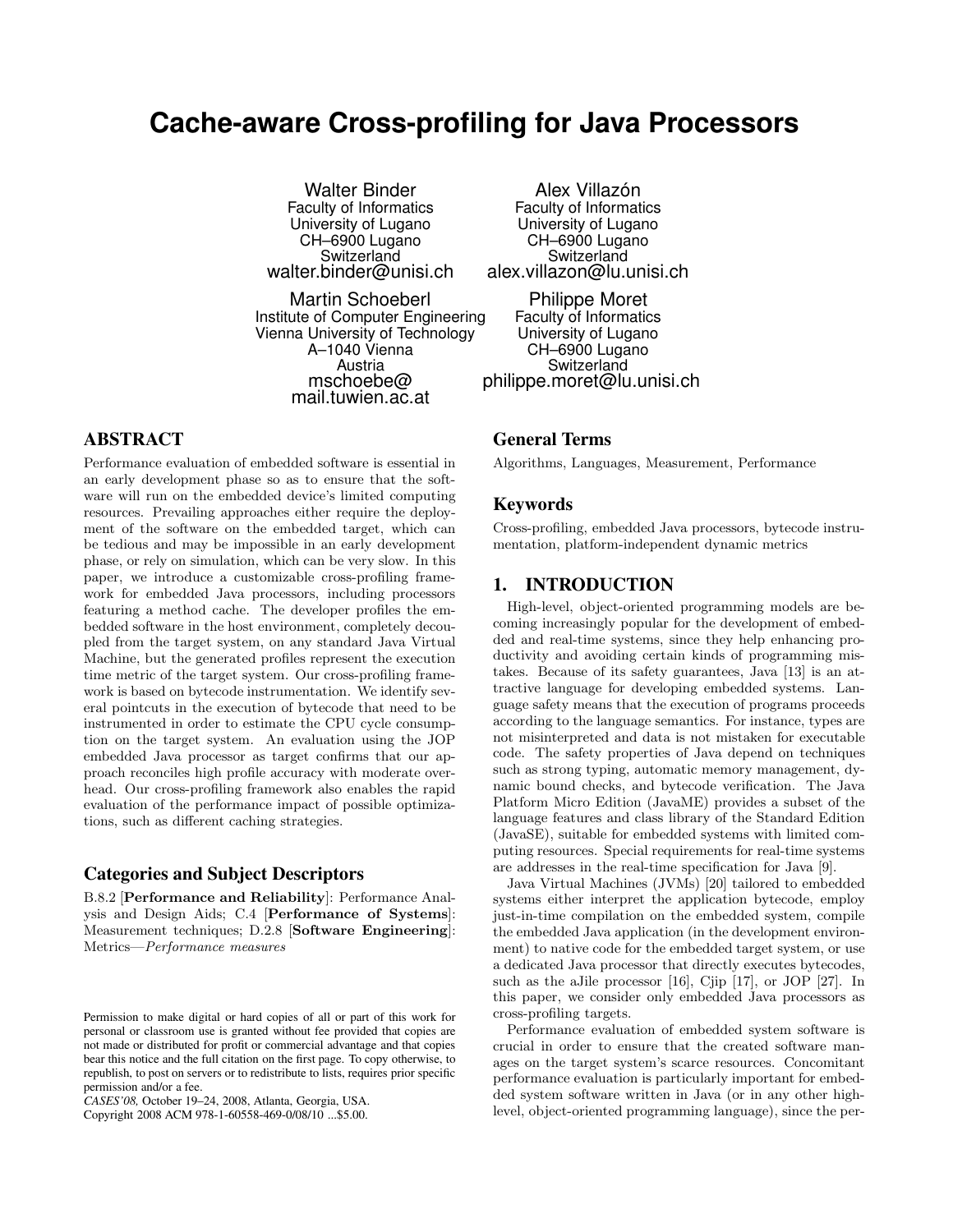formance impact of certain language features (such as type checks, bound checks, garbage collection, etc.) may not be directly apparent to the programmer.

Unfortunately, profiling of embedded Java applications is currently a tedious task that requires either deployment of the embedded application on the target platform or a simulator of that platform. However, the embedded target system may not be available in an early development phase. Furthermore, deployment and performance measurements on the target platform are time-consuming. Similarly, simulators can be prohibitively slow. For instance, we found that the simulator ModelSim [21] causes excessive overhead of up to factor 33000 (when compared to running the same Java application on a standard JVM on the same machine). Consequently, embedded Java applications are rarely profiled in an early development phase.

Whereas the JavaSE offers a dedicated profiling interface, the JVM Tool Interface (JVMTI) [30], embedded Java systems often lack profiling support. Because of the resource constraints on embedded Java systems, CPU time and memory consuming profiling techniques are often impossible. For example, the Calling Context Tree (CCT) [1] provides detailed profiling data for each calling context, which helps locating hot spots. However, the CCT may consume significantly more heap memory than the profiled application itself.

In order to enable and ease performance evaluation of embedded Java software that is intended to run on a Java processor, we introduce the customizable cross-profiling framework CProf. CProf is written in pure Java and runs on any standard JVM. It enables calling-context-sensitive crossprofiling of Java applications directly within the development environment, which we will call 'host' in the following, completely decoupled from the embedded target system. Nonetheless, the generated profiles show the execution time metrics of the target.

CProf uses bytecode instrumentation in order to generate calling-context-sensitive profiles with CPU cycle estimations for the target processor. It relies on a bytecode instrumentation framework [6], which ensures that each Java method is instrumented and therefore represented in the profile, including all methods in application classes and in the Java class library.

CProf identifies particular points in the execution of programs, so-called pointcuts in aspect-oriented programming (AOP) terminology [18], where the cycle estimate needs to be updated. Currently, CProf supports *method entry*, *method return*, and *basic block entry* as relevant pointcuts. As we will show in this paper, these pointcuts enable crossprofiling for Java processors.

The scientific contributions of this paper are the software architecture of the customizable cross-profiling framework CProf, as well as its specialization for the embedded Java processor JOP [27]. We choose JOP as our first crossprofiling target, because the CPU cycle consumption for the bytecodes is public available. Moreover, JOP is a recent architecture that includes an instruction cache, which caches whole methods. Therefore, cross-profiling for the JOP processor also requires simulating that instruction cache. We evaluated CProf with the JOP target model, varying different parameters of the cache. Our results confirm that CProf yields accurate CPU cycle estimations (with an error below 3.3%) and causes reasonable overhead, orders of magnitude less than simulators.

This paper is structured as follows: Section 2 describes CProf's execution time model and gives an overview of the JOP processor. Section 3 explains our cross-profiling framework CProf. In Section 4 we assess the accuracy of the generated cross-profiles for some embedded Java benchmarks and measure the runtime overhead due to cross-profiling. Section 5 discusses related work and Section 6 concludes this paper.

# 2. JAVA PROCESSORS AS CROSS-PROFILING TARGETS

There are several Java processors which follow a similar execution time model, and some implement a method cache. Since our cross-profiling approach is based on cycle estimates for bytecodes, we firstly summarize our assumptions on the target execution time model. Afterwards, we briefly describe JOP, which is the target processor for our evaluation, and discuss its method cache.

# 2.1 Assumptions on the Execution Time Model

Our cross-profiling approach targeting Java processors is based on the following assumptions:

- *•* For most bytecodes, the CPU cycle consumption on the target can be accurately estimated by constants, independently of the context where these bytecodes occur.
- *•* For method invocation and return bytecodes, the cycle consumption on the target may also depend on the size of the callee or caller method. Furthermore, the presence of a method cache may affect the cycle consumption of invoke/return bytecodes. As objectoriented programs tend to have rather small methods and method invocation/return bytecodes are expected to be executed frequently, we consider an accurate estimation of the cycle consumption essential for these bytecodes.
- In addition to invocation/return bytecodes, some other bytecodes, such as type checks, may not consume a constant number of cycles on the target. We assume that reasonable (though not always accurate) estimates are available for these bytecodes.

# 2.2 The Java Processor JOP

JOP [27] is an implementation of the JVM in hardware. As embedded systems are often also real-time systems with hard timing constraints, the main focus of the development of JOP has been on time-predictable bytecode execution. All function units, and especially the interactions between them, are carefully designed to avoid any time dependencies between bytecodes. This feature simplifies the low-level part of worst-case execution time (WCET) analysis, a mandatory analysis for hard real-time systems.

JOP dynamically translates the CISC Java bytecodes to a RISC, stack-based instruction set (the microcode) that can be executed in a 3-stage pipeline. The translation takes exactly one cycle per bytecode. All microcode instructions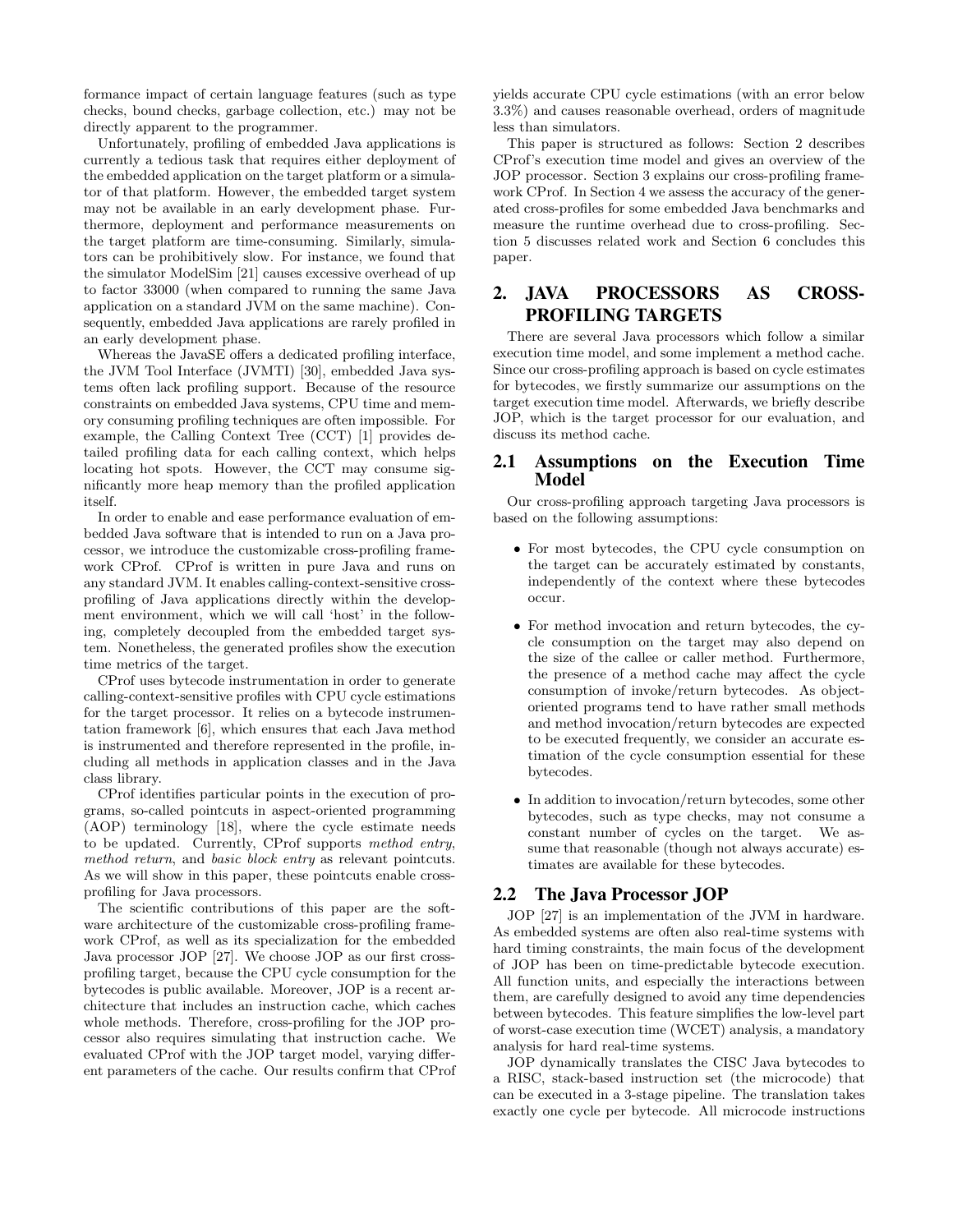have a constant execution time of one cycle. No stalls are possible in the microcode pipeline. The absence of time dependencies between bytecodes results in a simple processor model for the low-level WCET analysis [28], which fully conforms to the aforementioned assumptions for cross-profiling.

Besides JOP, there are several other Java processors for embedded systems; the execution time modeling for those processors can be done in a similar way. The first Java processor, picoJava [22], was developed by Sun Microsystems. The most successful Java processor is the aJile processor [16] that was initially conceived as a platform for the Java real-time specification [9]. Another Java processor, Cjip [17], supports multiple instruction sets, and the JVM is implemented largely in microcode. Komodo [19] is a multithreaded Java processor intended as a basis for research on real-time scheduling on a multithreaded microcontroller. The follow-up project, jamuth [32], is a commercial version of Komodo.

# 2.3 Method Cache

JOP introduced a special instruction cache, the method cache [26], which caches whole methods. A method cache is also integrated in the embedded Java processor SHAP [23] and considered in jamuth [32] as a time-predictable caching solution.<sup>1</sup>

With a method cache, only invoke and return bytecodes can result in a cache miss. All other bytecodes are guaranteed cache hits. The idea to cache whole methods is based on the assumption that WCET analysis at the call graph level is more practical than performing cache analysis for each bytecode. Furthermore, loading whole methods also leads to better average case execution times for memory with long latency but high bandwidth.

CProf supports the simulation of a method cache in a customizable way. The simulation provides the information whether the invoked method or the method caller upon return will be a cache hit or a cache miss. On a miss, we calculate the cache load time with the given processor execution time model. The load time depends on the size of the method. However, on JOP, the cache loading is done in parallel with microcode execution in the core pipeline. Therefore, small methods do not add any additional latency to the invoke or return bytecodes.

# 3. CROSS-PROFILING

Bytecode instrumentation is a well-known technique for profiling [3, 4, 5]. While the work presented here leverages bytecode instrumentation-based profiling techniques that preserve calling context information, it introduces the instrumentation of certain low-level pointcuts, allowing for flexible, user-defined collection of dynamic metrics. Thanks to CProf's support for customization, we are able to create cross-profilers for Java processors with a minimum of development effort.

In the following, we firstly describe our representation of the calling context. Secondly, we discuss how collected profiling data can be processed online and in a customized way. Thirdly, we present our generic instrumentation techniques that enable cross-profiling for embedded Java processors. Fourthly, we describe CProf's configuration for the JOP processor used in our evaluation.

# 3.1 Calling Context Tree

We instrument bytecode such that each thread maintains a *Calling Context Tree* (CCT) [1]. Each calling context is represented by a node in the CCT, which holds a method identifier, a method invocation counter, and the set of callee contexts. In addition, CCT nodes may store various dynamic metrics that are collected for each calling context. Method identifiers convey class name, method name, method signature, and method size (in bytes).

CProf maintains a CCT for each thread. Thanks to the generated code for CCT management<sup>2</sup>, the instrumentation has access to both the caller's node and the callee's node in the current thread's CCT.

# 3.2 Customized Processing of Profiling Data

Periodically, each thread invokes a user-defined profiler to process the thread's CCT. A typical profiler may aggregate the CCTs of all threads within a 'global' CCT representing the activities of all threads and output the 'global' CCT upon program termination (e.g., using a JVM shutdown hook). Alternatively, custom profilers may be used for online processing of the profiling data, such as for displaying continuous metrics.

The profiler interface has only three methods that must be implemented by the user-defined profiler: one method to initialize the profiler, a second method for registering the CCT root of each thread that executes profiling code, and a third method that gets periodically invoked by each thread to enable online processing of profiling data.

The latter method is invoked whenever a dedicated, thread-local bytecode counter reaches a user-defined threshold. We use some form of call/return polling [12] to increment and check the bytecode counter in strategic program locations, such as upon method entry or in the beginning of loops. This approach ensures the periodic activation of the profiler by each thread, according to the progress (measured as the number of executed bytecodes) the thread has made since its last invocation of the profiler.

# 3.3 Customized Collection of Dynamic Metrics

CProf allows customizing the way dynamic metrics are computed for each calling context. Figure 1 gives a highlevel overview of CProf, showing the configurable and extensible parts of the system. Moreover, the figure illustrates the instrumentation of a sample method.

Instrumentation with CProf involves three phases, the basic block analysis (BBA), the static calculation of metrics for each basic block (BB), and the actual instrumentation.

#### *3.3.1 Basic Block Analysis*

The basic block analysis takes the bytecode of a method and returns a representation of the control flow graph (CFG). CProf provides the necessary abstractions to represent a CFG and the nodes in it. While the user may employ a custom BBA algorithm, CProf provides two predefined BBA algorithms, which we call 'Default BBA' and 'Precise BBA'.

In the Default BBA, only bytecodes that may change the control flow non-sequentially (i.e., jumps, branches, method

 $^1\!$  Personal communication with Sascha Uhrig.

 $^{2}\rm{Method}$  signatures are extended so as to pass the caller's CCT node to the callee, and upon entry, the callee first looks up or creates its own node as a child of the caller's node.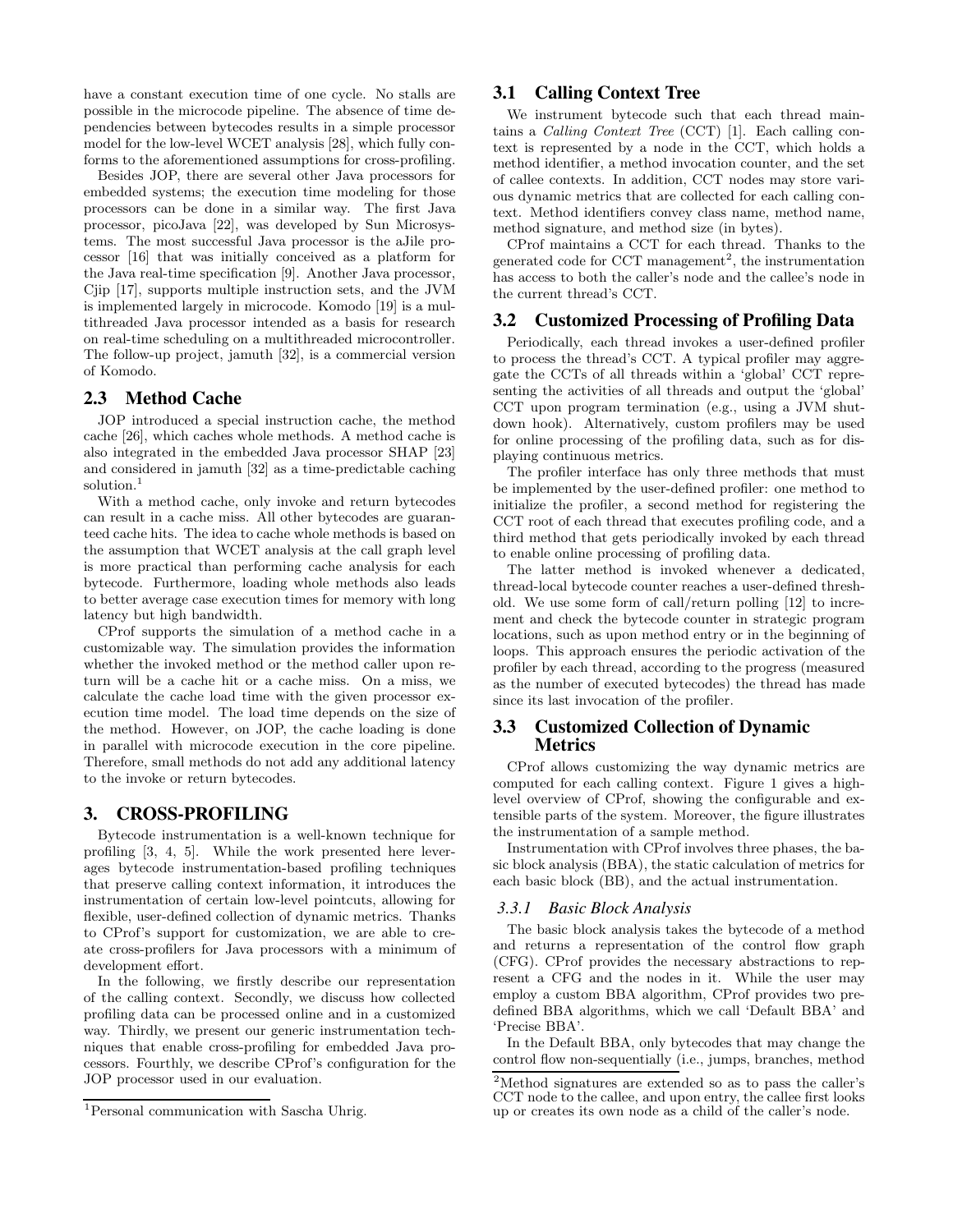

**Figure 1: Overview of CProf**

return, exception throwing) end a BB. Method invocations do not end BBs, because we assume that the execution will return after the call. This definition of BB corresponds to the one used in [7] and is related to the factored control flow graph (FCFG) [10]. In contrast, using the Precise BBA, each bytecode that might throw an exception ends a BB.

As we will explain below, CProf instruments the beginning of each BB, assuming that all bytecodes in the BB will be executed. The advantage of the Default BBA is that it creates rather large BBs. Therefore, the Default BBA helps reducing the number of program locations where instrumentation code is inserted, resulting in lower cross-profiling overhead. As long as no exceptions are thrown, the Default BBA does not cause any inaccuracies. However, in the case of an exception, CProf's assumption that all bytecodes in the BB would be executed is violated, if the exception-throwing bytecode is not the last one in its BB. The Precise BBA avoids this potential imprecision, but causes higher overhead because the resulting BBs are smaller.

#### *3.3.2 Static Basic Block Metrics Calculation*

Regarding the supported target processors for crossprofiling, we assume that the CPU cycle consumption of all bytecodes, apart from method invocation and return, can be estimated by a constant. This assumption allows us to statically compute the CPU cycle estimate for each BB, by summing up the CPU cycle estimates for the bytecodes in the BB (while ignoring method invocation/return bytecodes).

Figure 1 shows CProf's component for the static BB metrics calculation. While this component can be replaced by the user, the default implementation in our cross-profiling framework invokes a given CycleEstimator for each bytecode in a BB (see the UML class diagram included in Figure 1). The CycleEstimator is an abstraction providing the method getCycles() that takes, amongst others, a bytecode as argument and returns the corresponding CPU cycle estimate. We designed the cross-profiling framework so as to ease the plug-in of custom CycleEstimator implementations according to the cross-profiling target processor (CyclesJOP respectively CyclesX in the class diagram).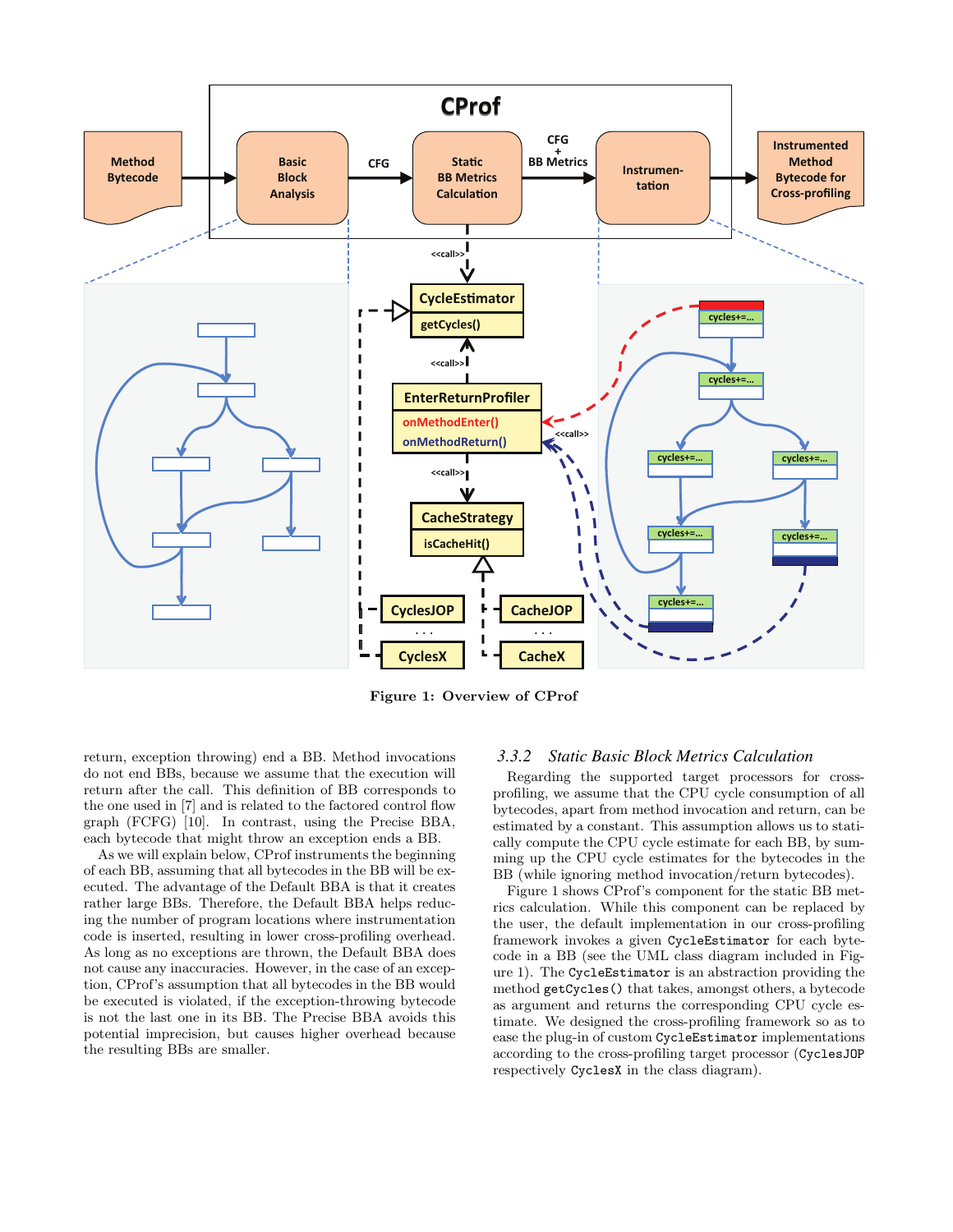The statically computed BB cycle estimates are stored within the nodes of the CFG. That information is used afterwards by the instrumentation component for instrumenting the beginning of each BB.

#### *3.3.3 Instrumentation*

CProf's instrumentation component fulfills three roles: (1) it generates the code for maintaining the CCT, (2) it inserts the polling code that ensures the periodic invocation of a custom profiler, and (3) it injects the code that computes the CPU cycle estimation for the target. While the first two issues have been outlined before, we focus here on the third issue.

Figure 1 illustrates a sample CFG generated by a BBA algorithm on the left side, as well as the resulting CFG after instrumentation on the right side. The CFG is used to identify the method entry, method return, and basic block entry pointcuts.

For the basic block entry pointcut, CProf inserts a bytecode sequence in the beginning of each BB that increments a cycle counter (within the CCT node representing the executing method) according to the statically pre-calculated cycle estimate for the BB. Hence, the chosen BBA algorithm determines the program locations where this instrumentation happens.

The method entry and return pointcuts are instrumented with invocations to the EnterReturnProfiler, which provides the two methods onMethodEnter() and onMethod-Return( $\lambda$ ).<sup>3</sup> As arguments, these methods receive the caller and callee nodes in the CCT, as well as the invocation/return bytecode. As mentioned before, each CCT node refers to the corresponding method identifier, which in turn provides method-related information, such as the method size (before instrumentation).

While a custom EnterReturnProfiler can be provided by the user, our default implementation first determines whether the method to be loaded (i.e., the callee for onMethodEnter(), respectively the caller for onMethodReturn()) is in the cache. To this end, CProf provides the CacheStrategy abstraction with a boolean method isCacheHit() that takes as argument a method identifier. The user has to provide an appropriate implementation of the CacheStrategy for the target processor. The UML class diagram in Figure 1 shows two concrete implementation, CacheJOP and CacheX.

After consulting the configured CacheStrategy, the default implementation of EnterReturnProfiler invokes the CycleEstimator to compute the cycles consumed by the method invocation/return. In addition to a bytecode, get-Cycles() also takes information on the method size and whether the method was found in the cache (for bytecodes other than method invocation/return, this extra information is meaningless and ignored by implementations of getCycles()). The cycle estimate is added to the cycle counter in the appropriate CCT node (i.e., in the caller node for method invocation, respectively in the callee node for method return).

For the method return pointcut, the instrumentation component exactly knows the return bytecode and passes it as argument to onMethodReturn(). However, for the method entry pointcut, the instrumentation component cannot always determine which invocation bytecode will be used by the caller. A method that is also declared in an interface may be called with the invokevirtual bytecode or with the invokeinterface bytecode. Furthermore, one use of invokespecial is to access a superclass' version of a method (this mechanism is used to compile Java's super() construct). I.e., in certain cases the same method may be called by invokevirtual, invokeinterface, or invokespecial.

As general solution to this problem, we can pass the information regarding the method invocation bytecode from the caller to the callee as an extra method argument. For invocations of static methods, private methods, and constructors, the extra argument is not needed, because the invocation bytecode is statically known (both when instrumenting the caller method(s) and the callee method).<sup>4</sup> Note that in general, the method entry pointcut cannot be implemented by instrumenting the caller, because of polymorphic call sites (where the method identifier of the callee would not be known). In contrast, the method identifier of the caller is always known to the callee, since the caller passes its CCT node to the callee.

Another issue is abnormal method completion through an exception. In this case, onMethodReturn() is not invoked. A general solution to this issue would be the introduction of another pointcut (corresponding to a method onMethodAbnormalCompletion() in EnterReturnProfiler), which could be implemented by an inserted exception handler. However, as such an instrumentation would cause higher cross-profiling overhead, we have not yet implemented such a pointcut.

# 3.4 Customization for the JOP Processor

While the software architecture of CProf allows customization and replacement of all components shown in Figure 1, the typical customization for a target processor that fits our execution time model will require only the implementation of the CycleEstimator and CacheStrategy interfaces.

With respect to cross-profiling for the JOP processor, we use CProf's Default BBA. This choice is a reasonable tradeoff between cross-profiling accuracy and overhead.

Regarding the customized processing of cross-profiling data, we created a simple profiler that aggregates the CCTs of all application threads into a global structure, but disregards the CCTs of system threads. The profiler keeps weak references to application threads, associated with the corresponding CCT root nodes, in order to collect the CCTs of threads that terminate during cross-profiling. Upon JVM shutdown, the CCTs of the remaining application threads are collected, before the final cross-profile is emitted.

We implemented a CycleEstimator in the class CyclesJOP, which is an adapter to the JOP cycle estimation API provided by the class  $com.$ jopdesign.wcet.WCETInstruction $5.$  Furthermore, we implemented a CacheStrategy in the class CacheJOP, which has less than 50 lines of Java code and simulates the hardware method cache of the current JOP processor.

<sup>3</sup>In AOP terminology, EnterReturnProfiler corresponds to an aspect class, and the methods onMethodEnter() and on-MethodReturn() are related to advices.

<sup>4</sup>The instrumentation component can statically determine whether a callee is private, since it processes all methods within the same class file, and private methods can only be called in the defining class. Constructor invocations are identified by the special method name  $\langle \texttt{init} \rangle$ .

 $b^5$ http://www.opencores.org/cvsweb.shtml/jop/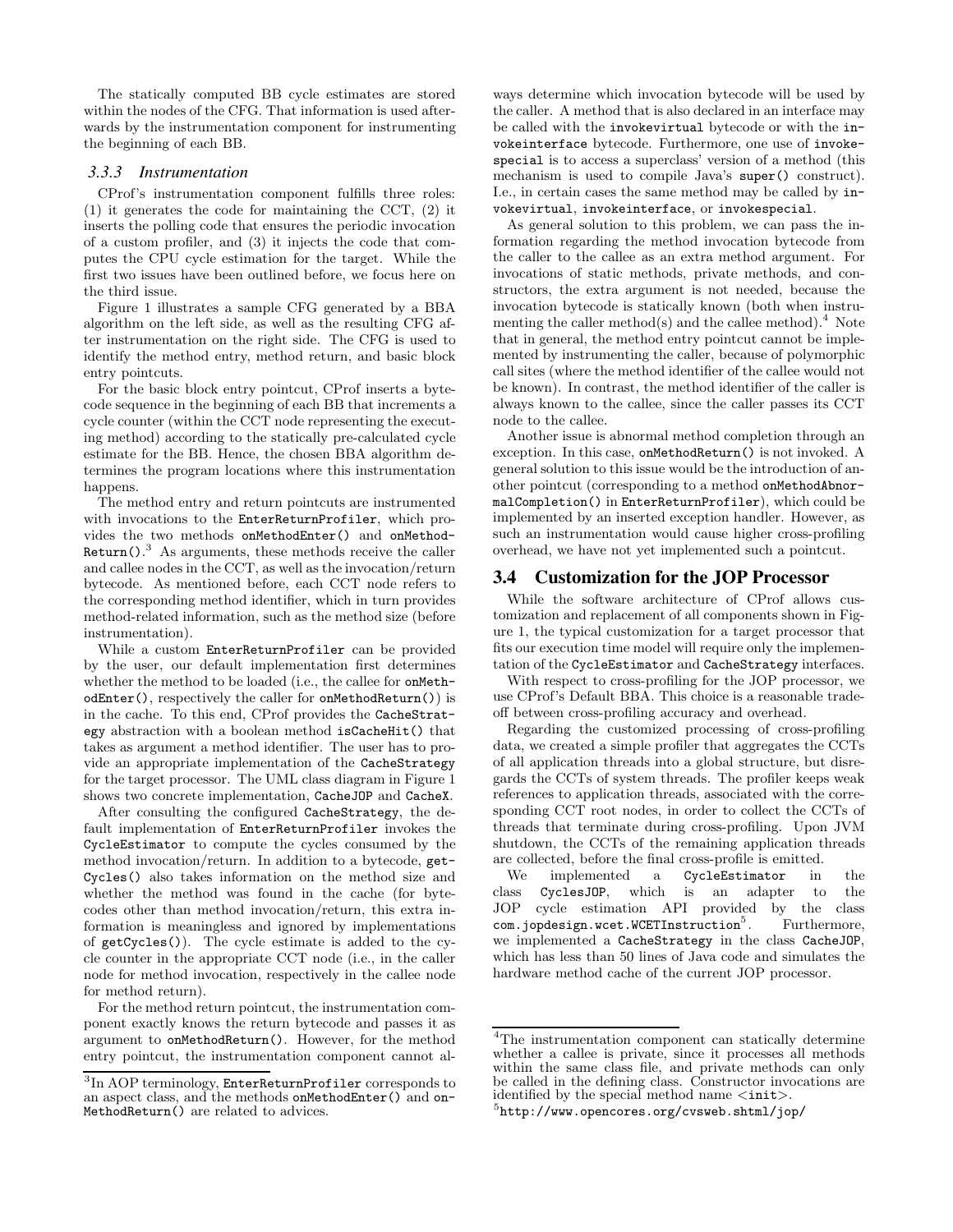In Figure 1, the classes CyclesX and CacheX are meant to illustrate that CProf can be easily adapted to another Java processor *X*, provided that *X* fits into our execution time model.

# 4. EVALUATION

In the following we evaluate CProf regarding cross-profile accuracy and runtime overhead. For the accuracy assessment, we compare CProf's cycle estimates measured on the host with the actual CPU cycle consumption on JOP. For the runtime overhead evaluation, we measure the execution time of CProf on the host and analyze the different sources of overhead.

# 4.1 Benchmarks and Evaluation Settings

To evaluate our cross-profiling approach, we selected two benchmark suites, the embedded benchmarks JavaBenchEmbedded<sup>6</sup> (JBE) and SPEC JVM98<sup>7</sup>. JBE contains several micro benchmarks and three real-world applications (a motor control system, a tiny TCP/IP stack for embedded Java, and a lift controller); we use only the realworld applications, run with a constant iteration count of 10000. JVM98 consists of seven benchmarks, which are not aimed to run on the target system, but provide larger workloads for the runtime overhead evaluation. We use JVM98 with a problem size of 100.

Since the accuracy evaluation of CProf aims at calculating CProf's cycle estimate independently from the execution time on the host, we use a standard desktop computer for this purpose. In contrast, for the runtime overhead evaluation, in order to obtain reproducible results, we execute the benchmarks on an isolated host in single-user mode (no networking), where we removed background processes as much as possible. The host environment for the accuracy assessment is a Linux Debian computer (Intel Core2 Duo, 2.33GHz, 2048MB RAM), whereas the host environment for the overhead evaluation is a Linux Fedora Core 2 computer (Intel Pentium 4, 2.66GHz, 1024MB RAM). For all measurements, we use the Sun JDK 1.7-ea-b24 HotSpot Server VM.

# 4.2 Accuracy

In order to gather reference data for the accuracy assessment, we ran JBE on the real hardware (JOP processor, 100MHz, 1MB RAM) and used a clock cycle counter to measure the execution time.

Table 1 compares the CPU cycle consumption on the target ('JOP') with the total cycle estimates in the crossprofiles obtained on the host ('CProf'). The total cycle estimates are the sum of the cycle estimates in all calling contexts of the cross-profiles. We varied the method cache size respectively the number of blocks, and observed a maximum error of 3.28%. The inaccuracies are caused by differences in the Java class libraries on JOP respectively on the host, and by a simplified execution time model for some bytecodes (e.g., runtime type checks and casts, floating point arithmetic, etc.).

In order to compare the achieved cross-profiling accuracy with a simulator, we also obtained cycle estimates with JopSim<sup>8</sup>, a high-level simulator for JOP written in Java. Jop-Sim is an interpreting JVM with simulation of JOP internal hardware (e.g., timer interrupts and I/O devices); its main purpose is to help debugging JOP-related functions. We found that JopSim's cycle estimates are far less accurate than those obtained with CProf. E.g., we observed an error of up to 102% for the JBE benchmarks with a 1KB/16 cache setting, which is extremely high compared to an error of -2.54% obtained with CProf for the same setting.

# 4.3 Runtime Overhead

Table 2 presents the results of our overhead evaluation for JBE and JVM98. Each measurement represents the median of 15 runs of the benchmark within the same JVM process. The column 'Orig.' shows our reference measurements, running the benchmarks without CProf on the host. The columns 'ovh' present overhead factors for each setting. For each benchmark suite, we also show the geometric mean of the measurements.

We evaluated CProf in three different configurations so as to separate the distinct sources of overhead.

Firstly, we evaluated the overhead due to the inserted code that creates the CCTs and performs computations on the BB pointcuts, but without the method entry and return pointcuts ('CProf no ER'). This corresponds to the instrumented CFG of Figure 1 but without the invocations of the EnterReturnProfiler. In this setting, we observe an overhead factor of 1.33–9.99. For 'mtrt', we experienced the highest overhead. 'mtrt' is known to make extensive use of small methods [14], which makes the CCT maintenance expensive.

Secondly, we enabled the method entry and return pointcuts, but used a trivial 'no cache' strategy that always assumed a miss ('CProf ER, no cache'). We notice that the invocations of the EnterReturnProfiler introduces an additional overhead of factor 0.21–4.19 (overhead difference between 'CProf ER, no cache' and 'CProf no ER').

Thirdly, we evaluated the real CProf configuration for JOP, using a cache strategy that simulates a method cache of 1KB with 16 blocks ('CProf ER+cache'). The experienced overhead of factor 2.94–47.54 is more than twice the overhead in the previous setting. In contrast to CProf's instrumentation, the custom cache strategy (CacheJOP in Figure 1) was not optimized, which explains the high extra overhead. Overall, the execution time in this setting is still reasonable (below 70ms for the JBE benchmarks); optimizing the cache strategy to reduce cross-profiling overhead is typically not worth the effort in practice.

We also executed the JBE benchmarks with the JopSim simulator (cache enabled) and observed overheads of factor 690–10500 depending on the host platform. Still, the overheads caused by VHDL simulators, such as ModelSim [21], can be orders of magnitude higher. However, such simulators are not intended to be used for cross-profiling.

# 5. RELATED WORK

Cross-profiling techniques have been used to simulate parallel computers [11]. Since it is not always possible to use a host processor that has the same instruction set as the target processor, cross-profiling tries to match up the basic

 $6$ http://www.jopwiki.org/JavaBenchEmbedded/

 $^{7}$ http://www.spec.org/osg/jvm $98/$ 

<sup>8</sup>JopSim is part of the JOP source distribution. http:// www.jopdesign.org/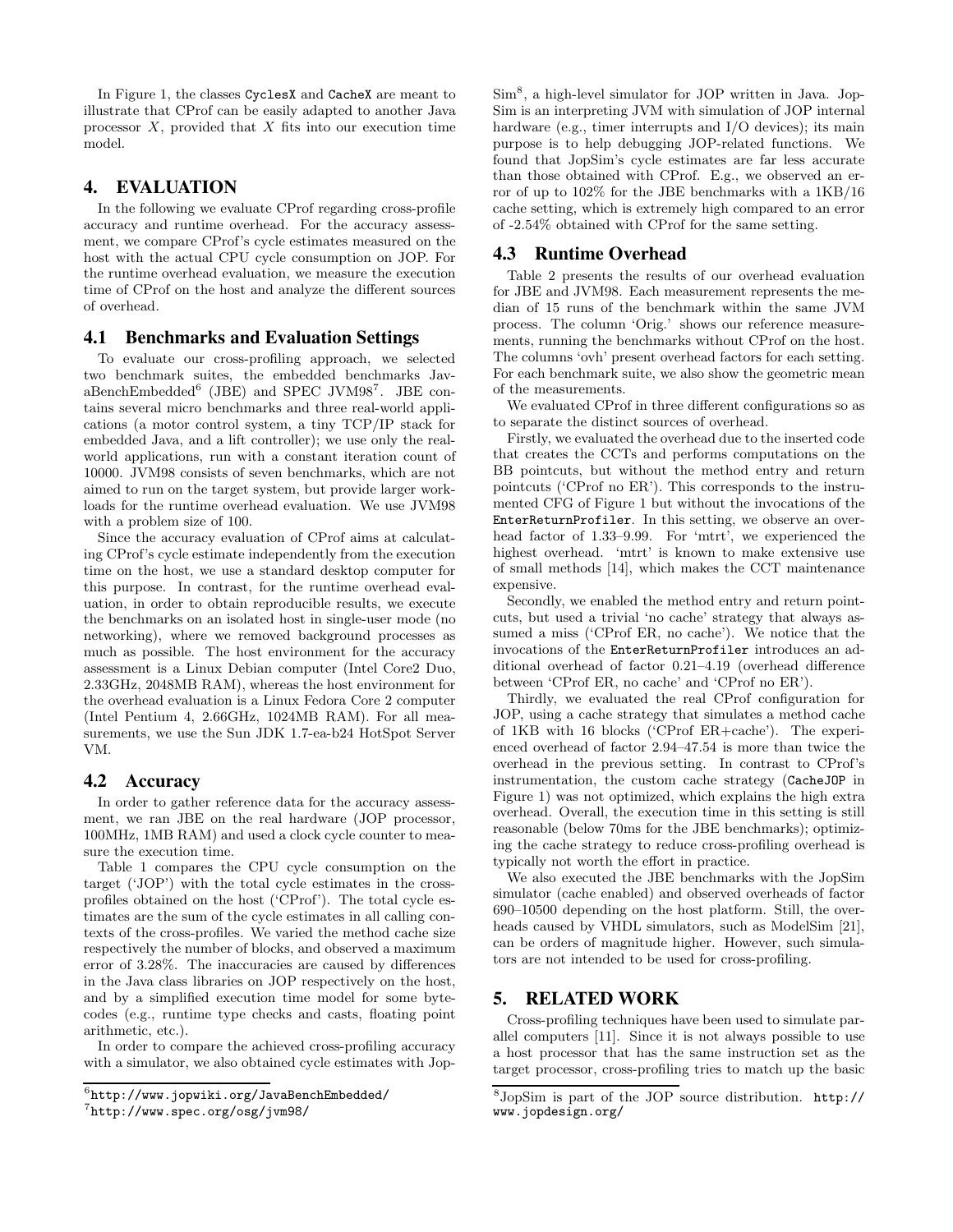| Cache         |            | Κfl        |               |             | UdpIp       |                |            | Lift       |            |
|---------------|------------|------------|---------------|-------------|-------------|----------------|------------|------------|------------|
| size / blocks | JOP        | CProf      | %Err          | JOP         | CProf       | %Err           | <b>JOP</b> | CProf      | $\%Err$    |
| $1$ KB $/$ 4  | 58,600,769 | 60,137,802 | $2.56\%$      | 123.670.263 | 123,650,110 | $-0.02\%$      | 55,270,135 | 56,750,036 | 2.61%      |
| $1$ KB $/$ 8  | 57,433,890 | 58,679,094 | $2.12\,$ $\%$ | 122,280,263 | 121.110.110 | -0.97 $\%$     | 55,270,135 | 57,029,997 | 3.09%      |
| $1$ KB $/$ 16 | 56,821,578 | 56,071,896 | -1.34 $\%$    | 120,100,263 | 117,120,110 | $-2.54\%$      | 55,160,135 | 54,800,220 | $-0.66~\%$ |
| $2$ KB $/4$   | 58,600,769 | 60,137,802 | $2.56\,$ $\%$ | 123.670.263 | 123.650.110 | -0.02 $\%$     | 55,270,135 | 56,750,036 | $2.61\%$   |
| $2$ KB $/$ 8  | 57,142,061 | 58,679,094 | $2.62\%$      | 121,500,263 | 121,110,110 | $-0.32\%$      | 55,160,135 | 57,029,997 | $3.28\%$   |
| 2 KB / 16     | 56,361,230 | 56,071,896 | -0.52 $\%$    | 117.040.276 | 117.120.110 | $0.07 \%$      | 53,280,314 | 54,800,220 | $2.77\%$   |
| $4$ KB $/4$   | 58,600,769 | 60,137,802 | $2.56\%$      | 123,670,263 | 123,650,110 | -0.02 $\%$     | 55,270,135 | 56,750,036 | 2.61%      |
| $4$ KB $/$ 8  | 57,142,061 | 58,679,094 | $2.62\%$      | 121.500.263 | 121,110,110 | $-0.32\,$ $\%$ | 55,160,135 | 57,029,997 | $3.28\%$   |
| 4 KB / 16     | 54,512,933 | 56,071,896 | $2.78\%$      | 117,040,276 | 117.120.110 | $0.07 \%$      | 53.280.250 | 54,800,220 | 2.77%      |

**Table 1: Accuracy of CProf 's cycle estimates with different method cache size and number of blocks.**

**Table 2: CProf overhead with/without Enter-Return calls (ER), respectively with/without cache strategy.**

|                                                              | Orig.                                                 | CPref<br>no ER                                           |                                                      | CProf<br>ER, no cache                                     |                                                       | CProf<br>$ER + cache$                                       |                                                        |
|--------------------------------------------------------------|-------------------------------------------------------|----------------------------------------------------------|------------------------------------------------------|-----------------------------------------------------------|-------------------------------------------------------|-------------------------------------------------------------|--------------------------------------------------------|
| JBE                                                          | [ms]                                                  | [ms]                                                     | ovh                                                  | [ms]                                                      | ovh                                                   | [ms]                                                        | ovh                                                    |
| kfl<br>udplp<br>lift<br>Geo.mean                             | 2.87<br>4.39<br>1.82<br>2.84                          | 11.16<br>17.93<br>9.11<br>12.22                          | 3.89<br>4.08<br>5.01<br>4.30                         | 15.80<br>31.17<br>13.41<br>18.76                          | 5.51<br>7.10<br>7.37<br>6.60                          | 39.04<br>67.06<br>23.29<br>39.36                            | 13.60<br>15.28<br>12.80<br>13.85                       |
| <b>JVM98</b>                                                 | [s]                                                   | [s]                                                      | ovh                                                  | [s]                                                       | ovh                                                   | [s]                                                         | ovh                                                    |
| compress<br>jess<br>db<br>javac<br>mpegaudio<br>mtrt<br>jack | 5.68<br>1.47<br>13.71<br>3.79<br>2.48<br>1.16<br>3.48 | 14.69<br>6.16<br>18.22<br>15.54<br>7.15<br>11.59<br>8.20 | 2.59<br>4.19<br>1.33<br>4.10<br>2.88<br>9.99<br>2.36 | 19.70<br>8.07<br>21.12<br>17.42<br>9.23<br>16.45<br>10.09 | 3.47<br>5.49<br>1.54<br>4.60<br>3.72<br>14.18<br>2.90 | 40.74<br>20.81<br>40.30<br>32.33<br>19.22<br>55.15<br>18.91 | 7.17<br>14.16<br>2.94<br>8.53<br>7.75<br>47.54<br>5.43 |
| Geo.mean                                                     | 3.31                                                  | 10.82                                                    | 3.27                                                 | 13.68                                                     | 4.13                                                  | 30.05                                                       | 9.08                                                   |

blocks on the host and on the target machines, changing the estimates on the host to reflect the simulated target. Our approach follows a similar principle, but uses precise cycle estimates at the instruction-level, because both the target and the host instructions are JVM bytecodes.

Profiling embedded Java applications is difficult because of the use of emulators, the lack of cross-profiling tools, and the limited resources and profiling support on these devices. ProSyst's JProfiler [24] uses a profiling agent running directly on the target device. The agent communicates through the network with the profiling front-end running within the Eclipse IDE. Although this approach enables accurate profiling, the agent is implemented in native code using the JVM Profiler Interface  $(JVMPI)^9$ , and hence is limited to a reduced number of virtual machines and operating systems. Furthermore, the agent itself consumes resources on the target system which may perturbate measurements. Another drawback is that profiling requires deployment of the application on the target system. In contrast, CProf runs independently from the target platform, using state-ofthe-art Java technology on the host.

Reference [31] presents a fast partitioning algorithm based on profiles to remotely execute parts of an embedded Java application on a server so as to reduce energy consumption on the embedded device. The partitioning algorithm is executed on the embedded device. Our cross-profiling approach helps identifying hot spots before the application is deployed.

There are several JVM hardware implementations, such as picoJava [22], aJile's JEMCore [16], Komodo [19], or FemtoJava [2]. Even though simulation tools are available for the processor design, profiling is not always possible and made only at the latest stage of development, i.e., on the actual processor. Moreover, most current profilers rely on the JVMPI or JVMTI, which are not well supported by many embedded Java systems. Our portable approach for crossprofiling avoids this problem.

Cross-profiling for an embedded Java processor was introduced in [8]. In contrast to the solution presented here, the cross-profiler in [8] was not configurable and supported only a single target processor. Furthermore, it lacked the method return pointcut and was incapable of simulating a method cache.

Related to aspect weaving in AOP, our approach is based on the customized instrumentation of three low-level pointcuts, method entry, method return, and basic block entry.

 $^{9}{\rm The}$  JVMPI [29] has been deprecated in JDK 1.5 and was replaced by the JVMTI [30].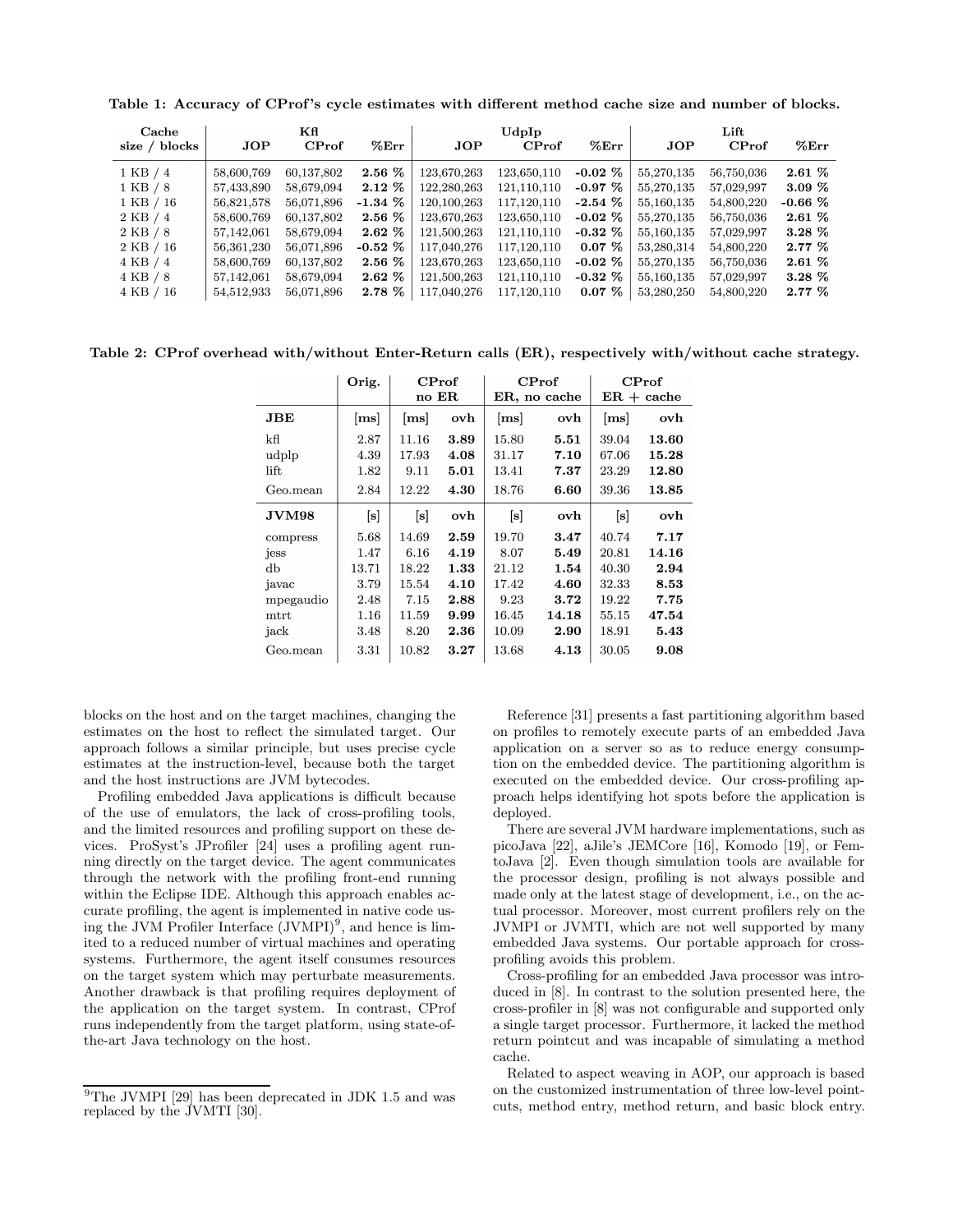The AspectJ weaver<sup>10</sup> also works at the bytecode level and AspectJ provides pointcuts for method entry and return, but not for basic block entry. In reference [15] an extension to AspectJ uses control-flow analysis to determine loop pointcuts used to parallelize loops. Eos-T [25], an aspect-oriented version of C#, also supports low-level pointcuts to enable selective branch coverage profiling. Our approach shows that low-level pointcuts at the basic block level are well suited for cross-profiling.

# 6. CONCLUSION

In this paper we presented CProf, a customizable crossprofiling framework for embedded Java processors. CProf is completely portable and runs on any standard JVM. It relies on bytecode instrumentation to collect calling-contextsensitive cross-profiles for a given target processor. Instrumentation takes place at certain low-level pointcuts, concretely on method entry, on method return, and on basic block entry.

CProf has been designed for customization and extension. All involved algorithms (i.e., basic block analysis, static basic block metrics calculation, and instrumentation) are provided as pluggable components. The default implementations of these components are also configurable in a flexible way, regarding the cycle estimation for bytecodes and the simulation of a method cache. Hence, CProf can be easily customized for Java processors that conform to CProf's general execution time model.

For our evaluation, we configured CProf to yield cycle estimates for the Java processor JOP, which also features a method cache. Using JOP as target platform, we have shown that our approach reconciles high cross-profile accuracy (error below 3.3%) and moderate overhead, which is orders of magnitude below the overhead caused by typical simulators.

We are currently using CProf to evaluate the impact of different cache strategies (different size, organization, and replacement strategy), as well as to determine the impact of performance optimzations of individual bytecodes. While there is a lack of large benchmark suites for embedded Java, our cross-profiling approach allows us to use also standard Java benchmarks (e.g., SPEC JVM98, SPEC JBB2005, Da-Capo, etc.) in order to gather more statistics on the impact of certain processor optimizations.

Regarding future work, we are extending the set of pointcuts supported by CProf to enable a more precise estimation for bytecodes where a constant approximation is inappropriate. Hence, CProf is evolving towards a low-level, aspectoriented programming environment for profiling and crossprofiling. Moreover, we want to explore whether our approach can be generalized to Java-based embedded systems that use interpretation respectively compilation instead of a Java processor.

# Acknowledgements

The work presented in this paper has been supported by the Swiss National Science Foundation.

 $^{10}$ http://www.aspectj.org/

# 7. REFERENCES

- [1] G. Ammons, T. Ball, and J. R. Larus. Exploiting hardware performance counters with flow and context sensitive profiling. In *PLDI '97: Proceedings of the ACM SIGPLAN 1997 conference on Programming language design and implementation*, pages 85–96. ACM Press, 1997.
- [2] A. C. Beck and L. Carro. Low power Java processor for embedded applications. In *Proceedings of the 12th IFIP International Conference on Very Large Scale Integration*, December 2003.
- [3] W. Binder. A portable and customizable profiling framework for Java based on bytecode instruction counting. In *Third Asian Symposium on Programming Languages and Systems (APLAS 2005)*, volume 3780 of *Lecture Notes in Computer Science*, pages 178–194, Tsukuba, Japan, Nov. 2005. Springer Verlag.
- [4] W. Binder. Portable and accurate sampling profiling for Java. *Software: Practice and Experience*, 36(6):615–650, 2006.
- [5] W. Binder and J. Hulaas. Flexible and efficient measurement of dynamic bytecode metrics. In *Fifth International Conference on Generative Programming and Component Engineering (GPCE-2006)*, pages 171–180, Portland, Oregon, USA, Oct. 2006. ACM.
- [6] W. Binder, J. Hulaas, and P. Moret. Advanced Java Bytecode Instrumentation. In *PPPJ 2007 (5th International Conference on Principles and Practices of Programming in Java)*, pages 135–144, Lisbon, Portugal, 2007. ACM Press.
- [7] W. Binder, J. G. Hulaas, and A. Villazón. Portable resource control in Java. *ACM SIGPLAN Notices*, 36(11):139–155, Nov. 2001. Proceedings of the 2001 ACM SIGPLAN Conference on Object Oriented Programming, Systems, Languages and Applications (OOPSLA'01).
- [8] W. Binder, M. Schoeberl, P. Moret, and A. Villazón. Cross-profiling for embedded Java processors. In *Fifth International Conference on the Quantitative Evaluation of SysTems (QEST-2008)*, Saint-Malo, France, Sept. 2008. IEEE Computer Society Press.
- [9] G. Bollella, B. Brosgol, P. Dibble, S. Furr, J. Gosling, D. Hardin, and M. Turnbull. *The Real-Time Specification for Java*. Addison-Wesley, Reading, MA, USA, 2000.
- [10] J.-D. Choi, D. Grove, M. Hind, and V. Sarkar. Efficient and precise modeling of exceptions for the analysis of Java programs. In *Proceedings of the ACM SIGPLAN–SIGSOFT Workshop on Program Analysis for Software Tools and Engineering*, pages 21–31. ACM Press, 1999.
- [11] R. Covington, S. Dwarkadas, J. Jump, J. Sinclair, and S. Madala. The efficient simulation of parallel computer systems. *International Journal in Computer Simulation*, 1:31–58, 1991.
- [12] M. Feeley. Polling efficiently on stock hardware. In *the 1993 ACM SIGPLAN Conference on Functional Programming and Computer Architecture, Copenhagen, Denmark*, pages 179–187, June 1993.
- [13] J. Gosling, B. Joy, G. L. Steele, and G. Bracha. *The Java Language Specification, Third Edition*. The Java Series. Addison-Wesley, 2005.